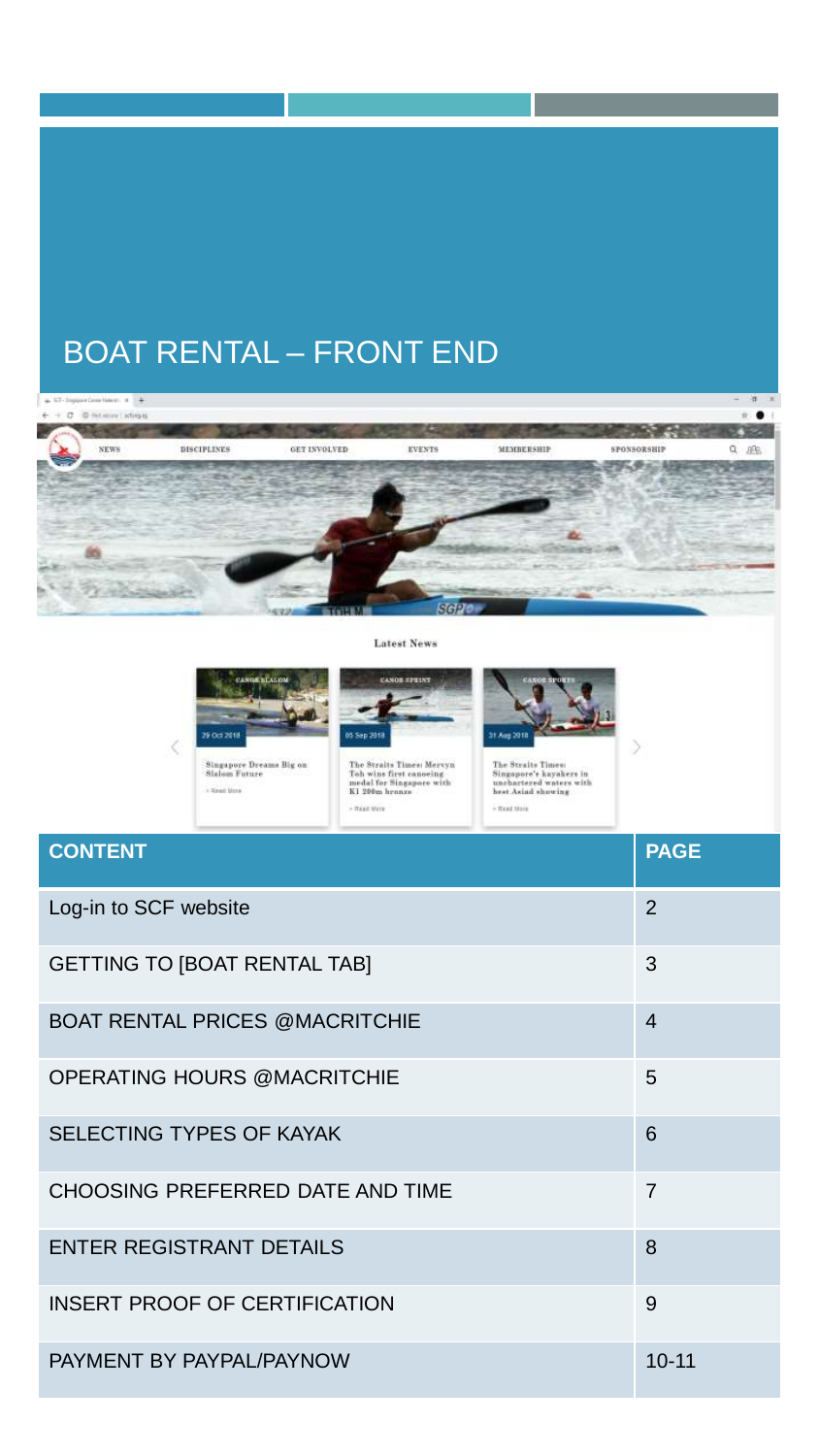#### Log-in Page



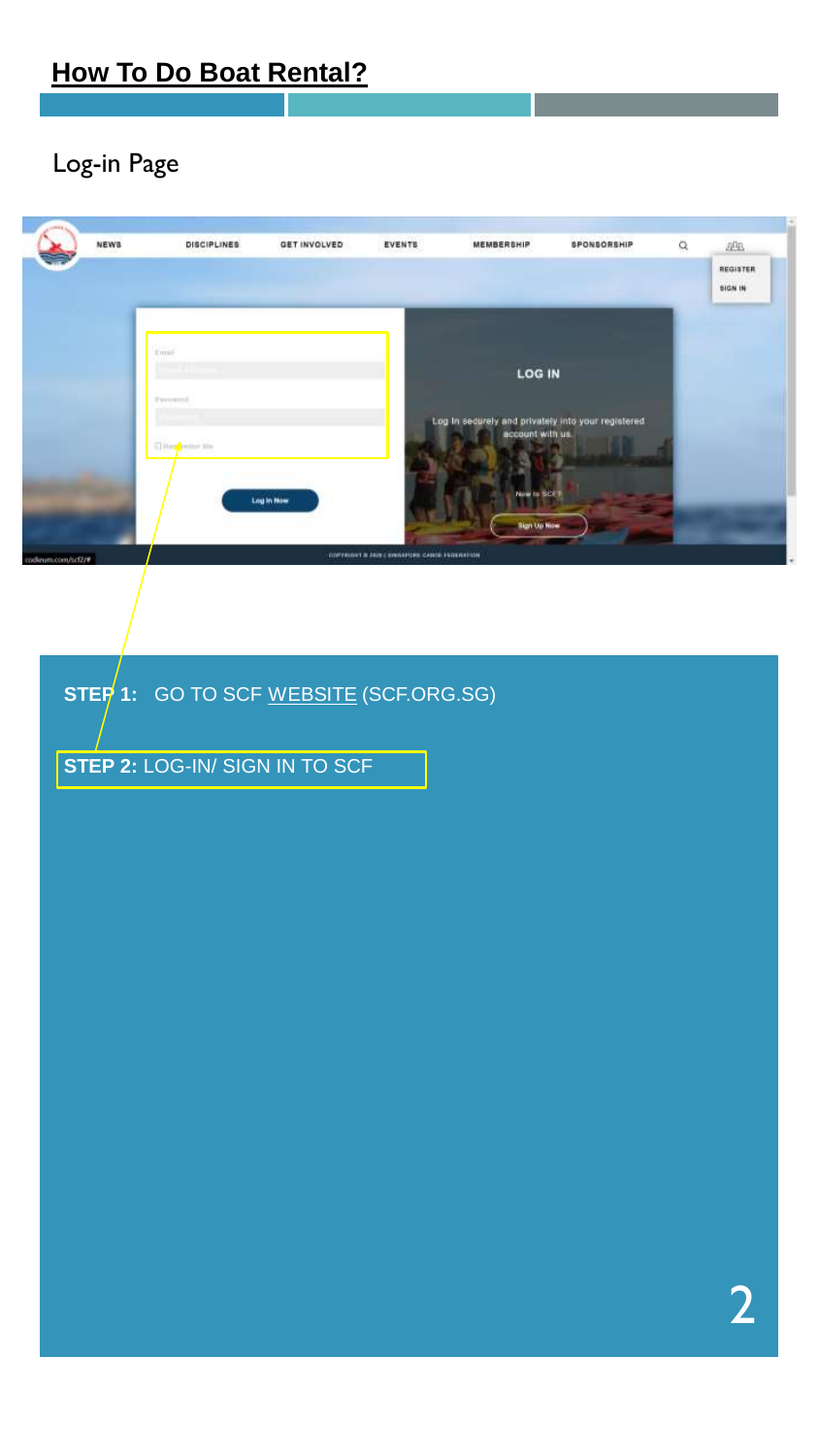#### How to find Boat rental tab

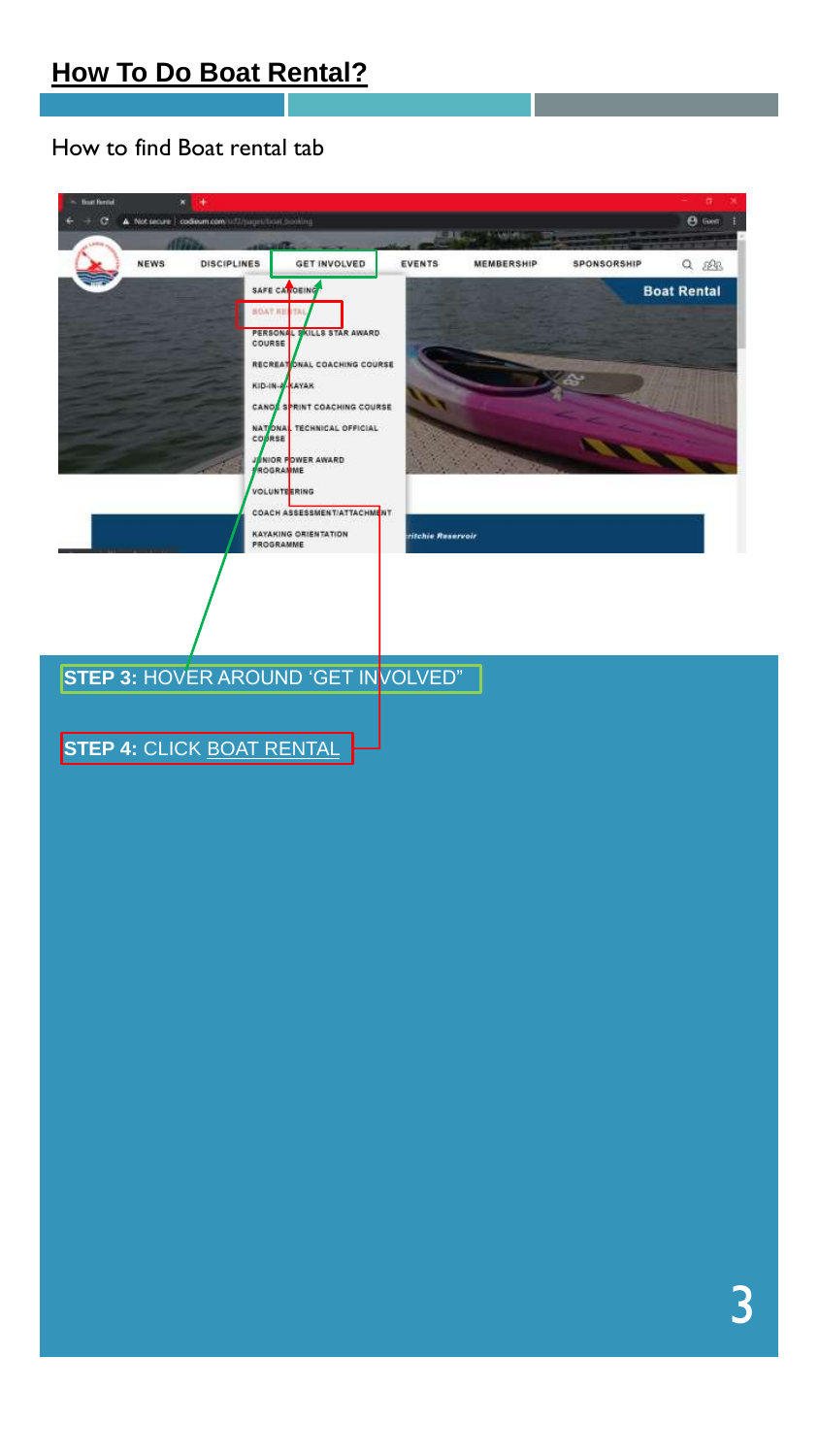# Boat rental prices at MacRitchie

| $\mathbf{C}$<br>A Not secure   codieum.com/stf2/pages/boat_booking |                                           |                | <b>B</b> Gaest |
|--------------------------------------------------------------------|-------------------------------------------|----------------|----------------|
|                                                                    | <b>Boat Rental @ Macritchie Reservoir</b> |                |                |
| <b>Boat Type</b>                                                   | Rental fee                                | Requirements   |                |
| Single Sit-On-Top Kayak                                            | 515/hr                                    | z              |                |
| Double Sit-On-Top Kayak                                            | 515/hr                                    |                |                |
| Closed-Deck Kayak                                                  | \$12/hr. \$20/2hrs                        | Minimum 1 Star |                |
| Canoe Sprint Kayak Single (K1)                                     | 520/hr. 535/2hrs                          | Minimum 1 Star |                |
| Other Items                                                        | Rental Fee                                | Requirements   |                |
| Spray Skirt                                                        | 55/Session                                | Minimum 2 Star |                |
| Seat Cushion (SOT)                                                 | S5/Session                                |                |                |
| K1 Rudder (Broken)                                                 | $570$ /pc                                 |                |                |

For enquires, please email to info@scf org.sg.  $\left( 0.1\right)$ 



**STEP 5:** CLICK NEXT

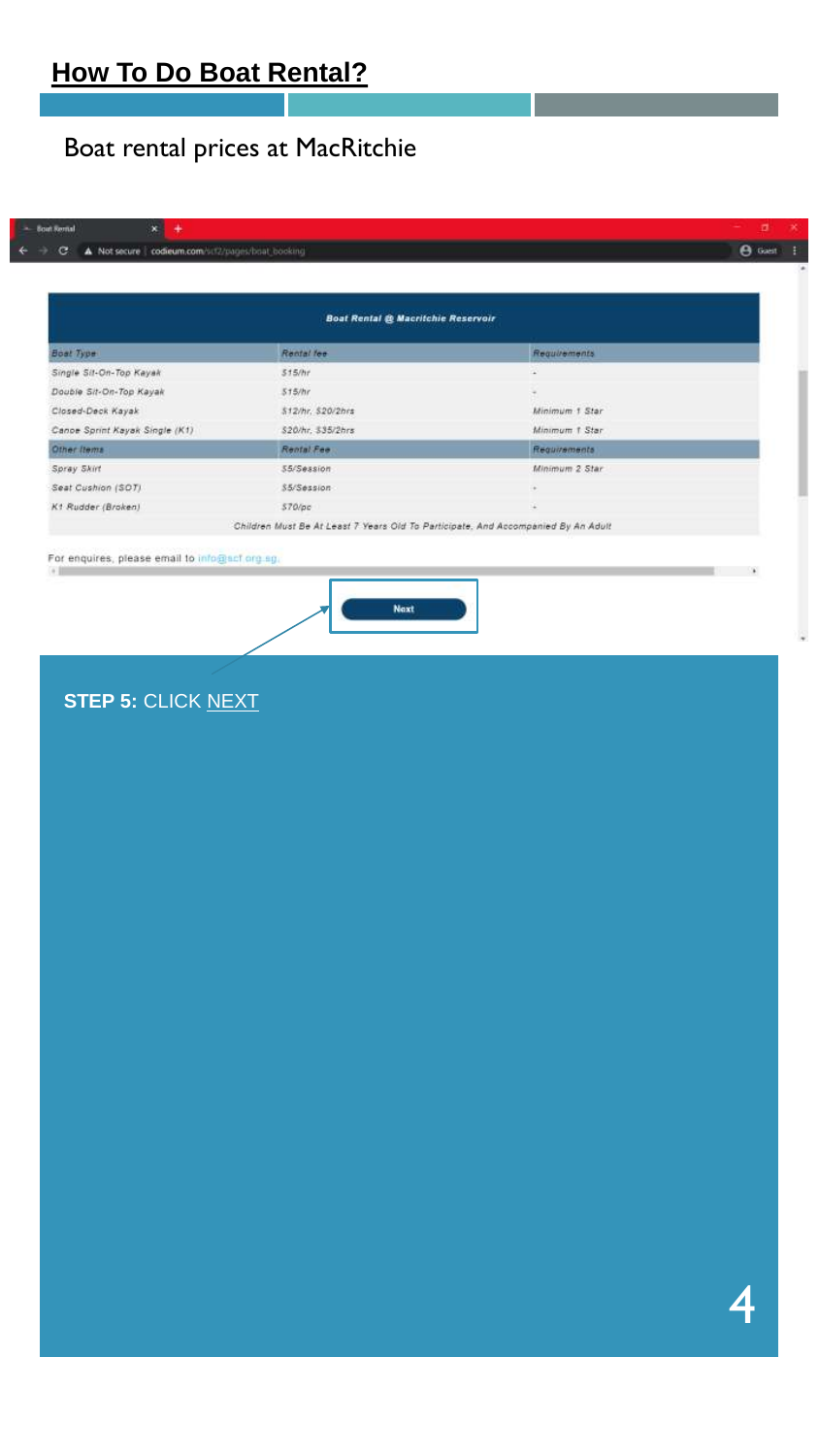# MacRitchie operating hours

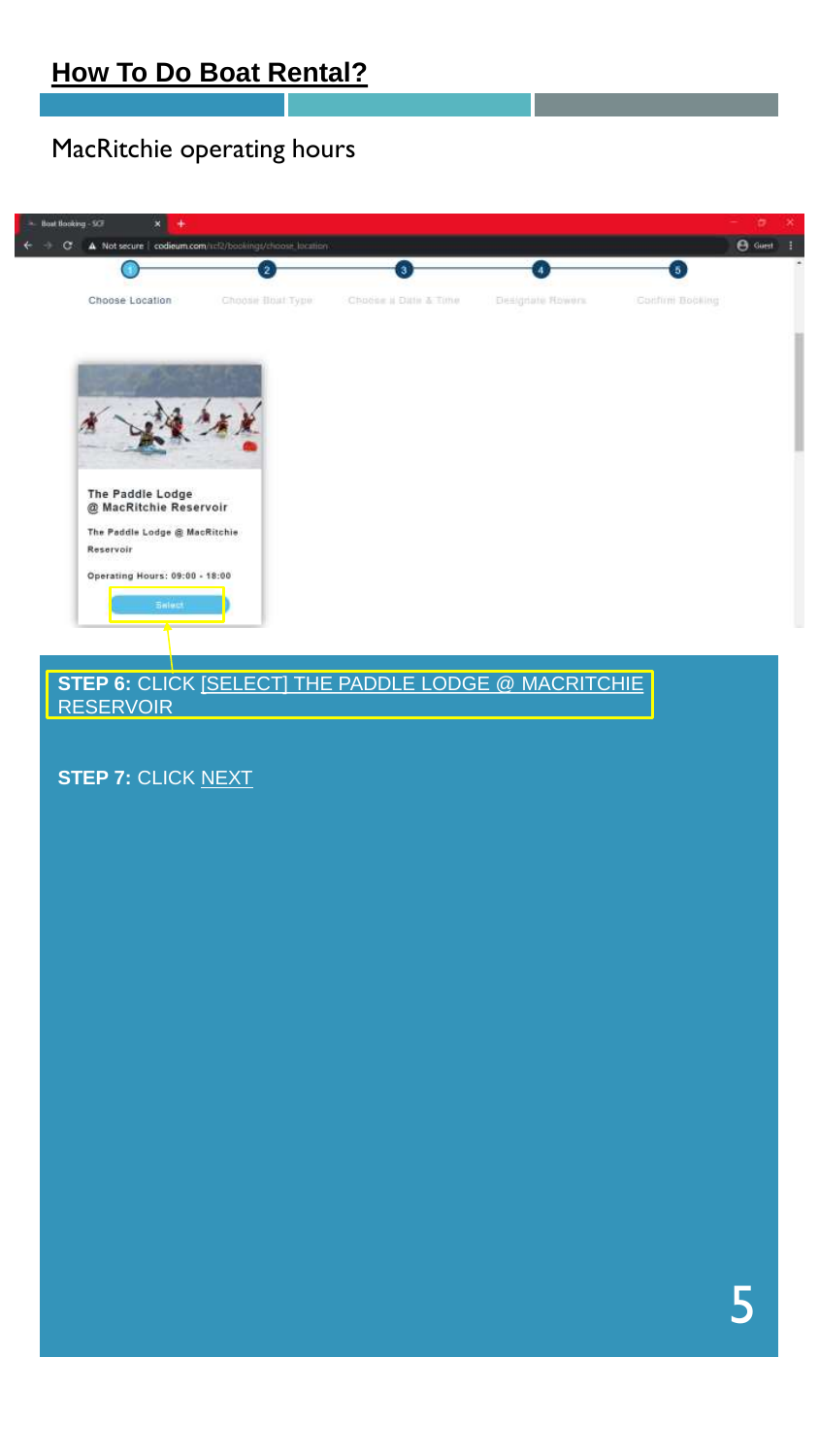# Selecting types of Kayak

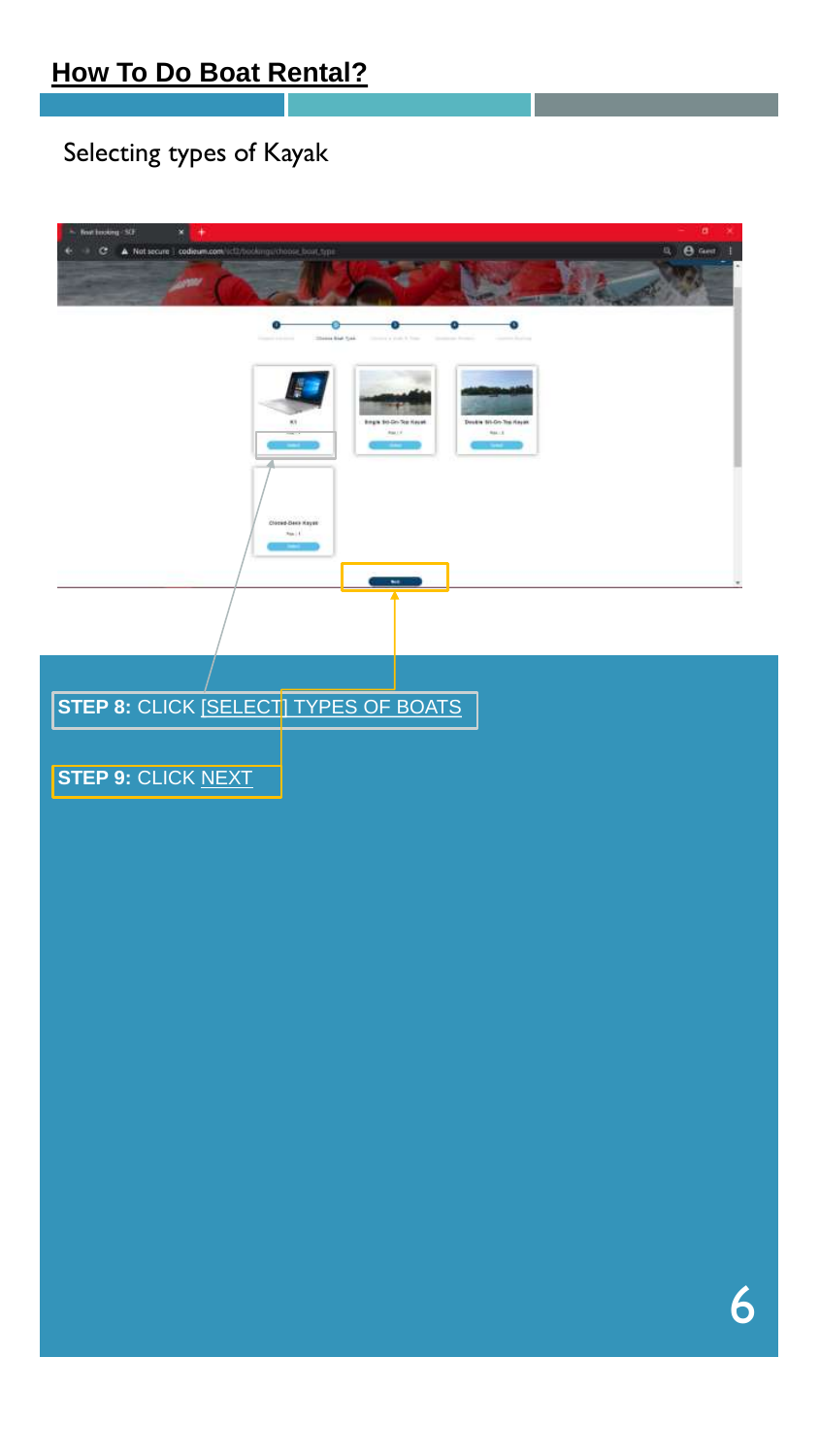## Select preferred date and time

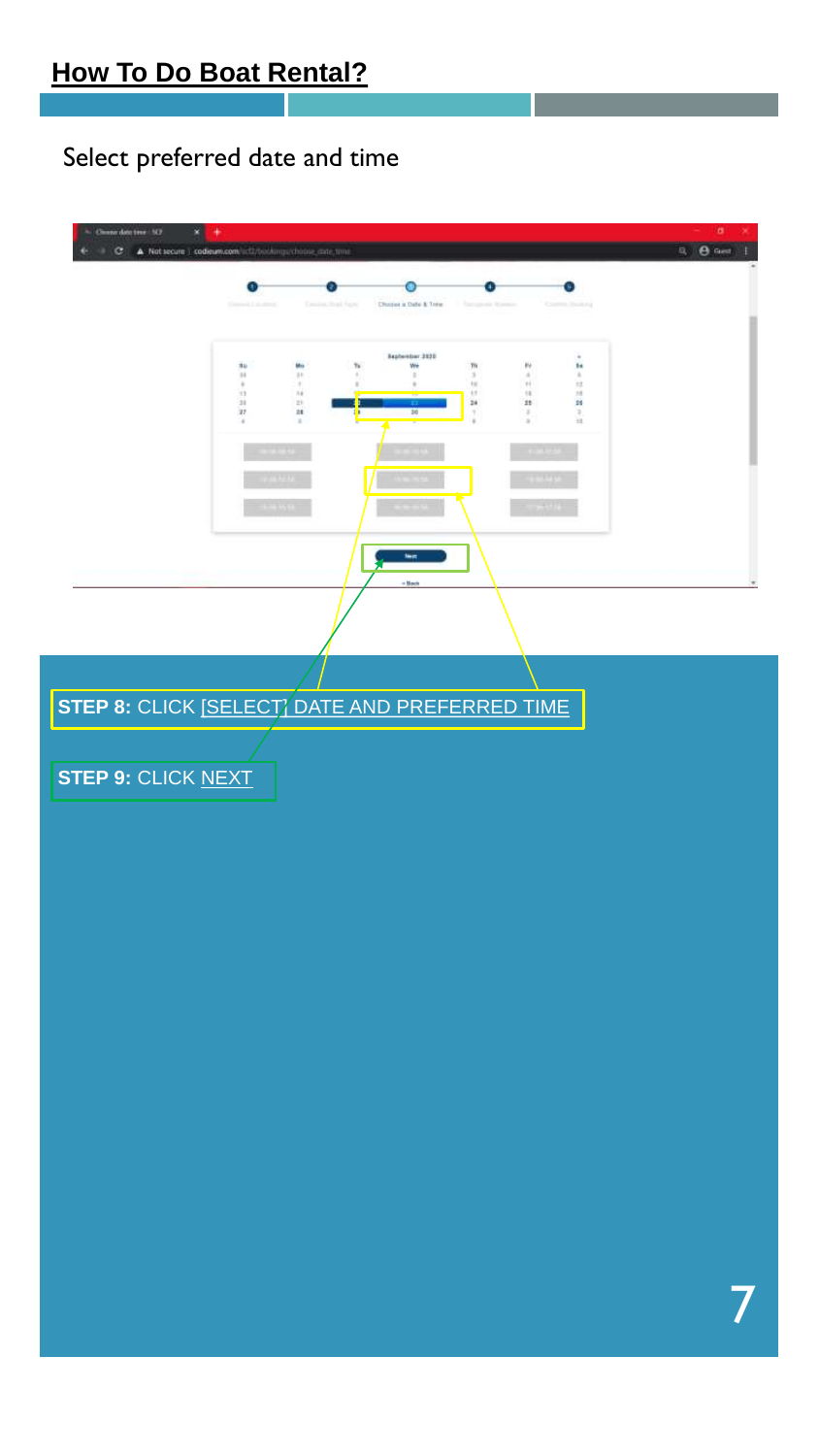# Enter registrant details

| Decgrate Participants<br>Drama Bost Type<br>Discourse Baltim & Time-<br>Chimne Lin<br>Dealer-Ferritty.<br><b>Registrant Datains</b><br><b>Los Address</b><br>WHITEBEAN (-C)<br>Wife<br>$<$ Bath. |   |
|--------------------------------------------------------------------------------------------------------------------------------------------------------------------------------------------------|---|
|                                                                                                                                                                                                  |   |
| STEP 8: ENTER REGISTRATION DETAILS (EMAIL)                                                                                                                                                       |   |
| STEP 9: CLICK VERIFY                                                                                                                                                                             |   |
|                                                                                                                                                                                                  |   |
|                                                                                                                                                                                                  |   |
|                                                                                                                                                                                                  |   |
|                                                                                                                                                                                                  |   |
|                                                                                                                                                                                                  |   |
|                                                                                                                                                                                                  |   |
|                                                                                                                                                                                                  | Q |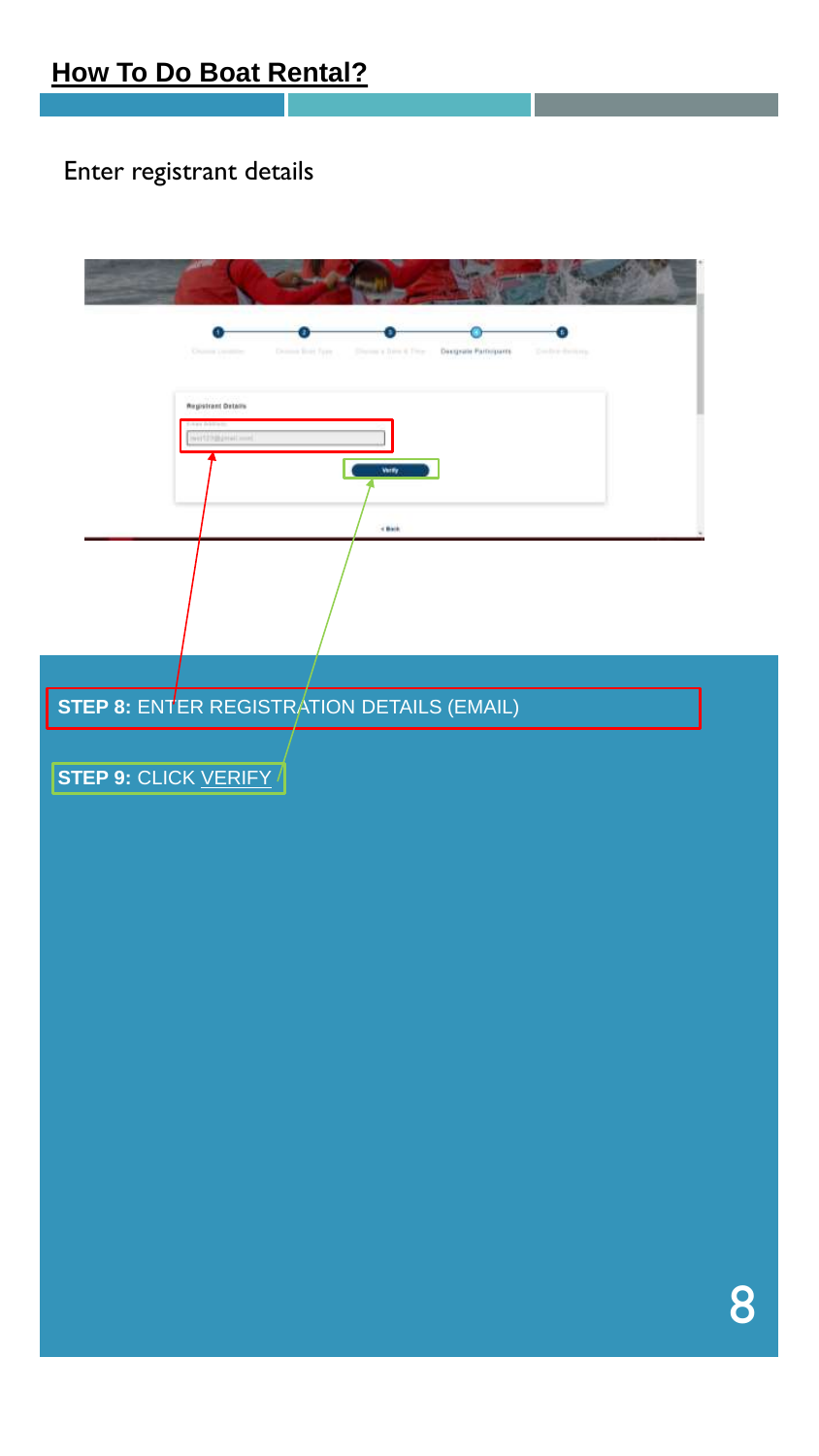#### **How To Do Boat Rental?**

## Insert proof of certification

| Registrant Basicia - Suns painters are present convenients are manning<br><b>Proved Adult Lines</b> | Fall Stores                       |  |
|-----------------------------------------------------------------------------------------------------|-----------------------------------|--|
| <b>Space Format</b>                                                                                 |                                   |  |
| Total Allen                                                                                         | <b>COLLAGE AND ART</b>            |  |
| <b>Hills</b>                                                                                        |                                   |  |
| First last that a fire from its other.<br>Cipical 1 Riv: Gribbigio Here                             | <b>Graffing</b><br><b>Byland</b>  |  |
| Bagai said Satalis Tour, and he are equivalent to be home.<br>٠                                     | <b>Controller States</b><br>10000 |  |
| <b>TEAM</b>                                                                                         |                                   |  |
|                                                                                                     |                                   |  |

**STEP 10: INSERT PICTURE OF CERTIFICATE (E.G. 1\*) STEP 11: CLICK CONFIRM** 

# 9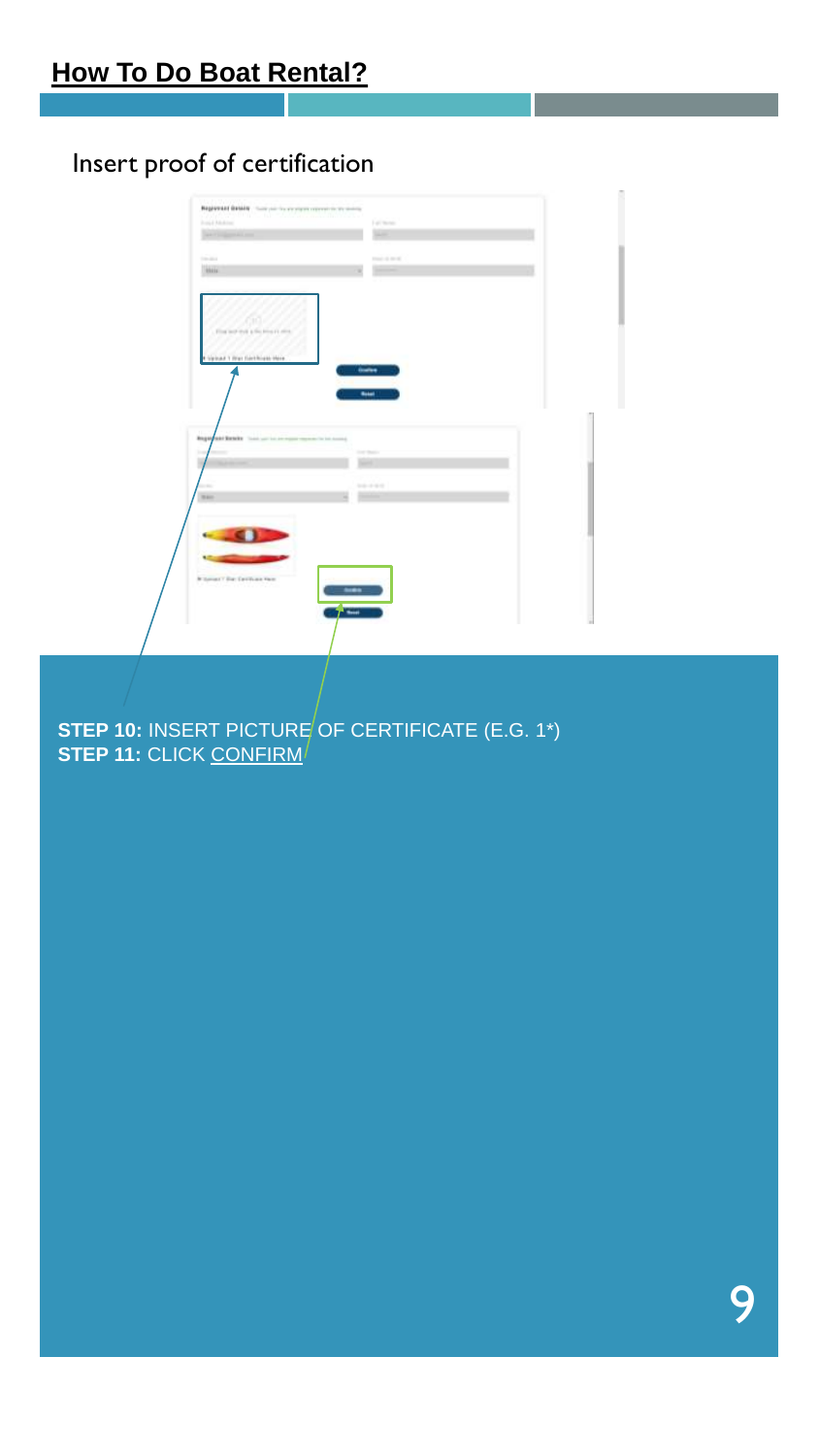# Check personal particulars



**STEP 12:** CLICK NEXT

10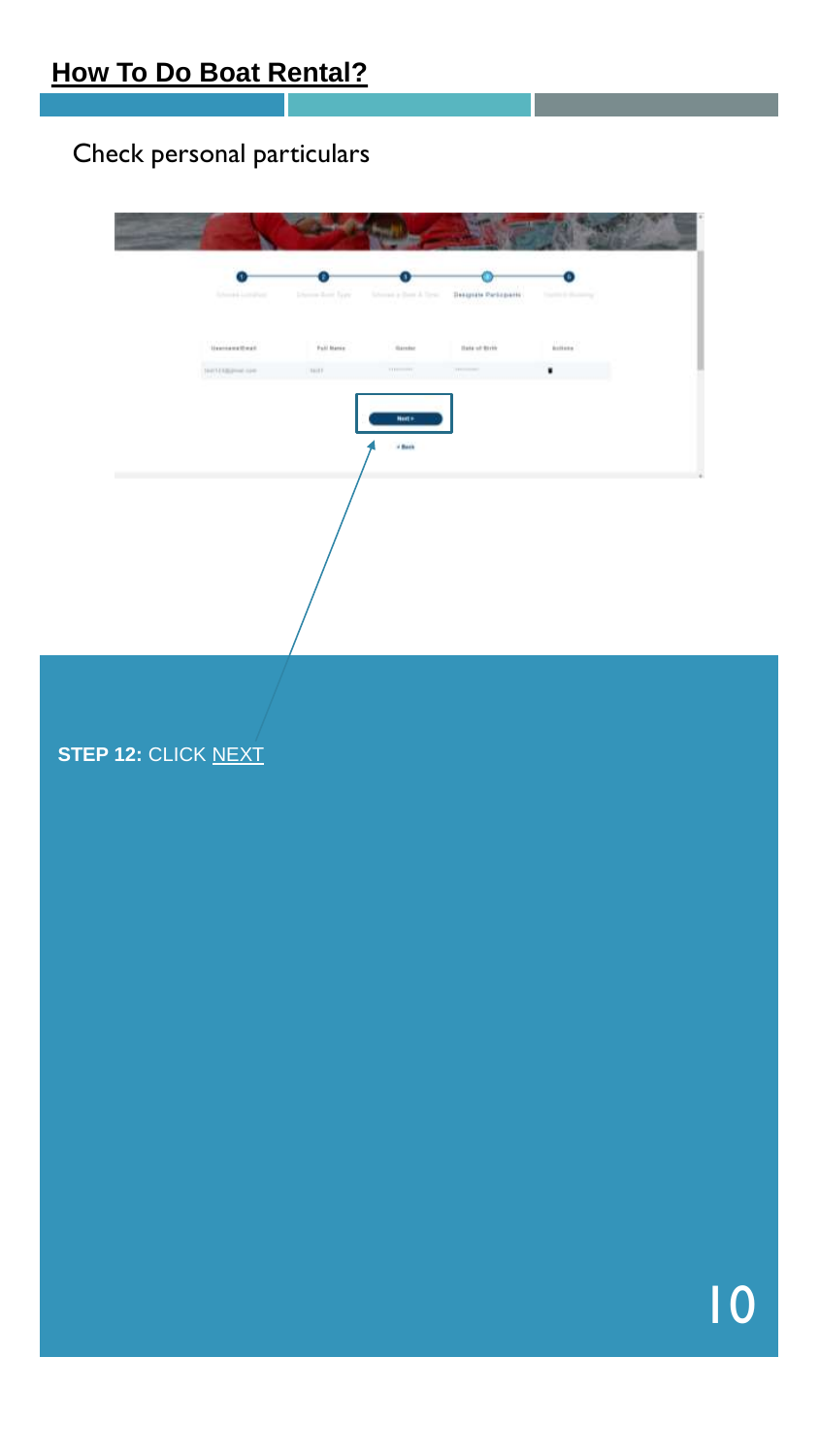# Payment by PayPal



**STEP 13: CONFIRM BILLING DETAILS** 

**STEP 14:** CLICK THE ARROW TO CHOOSE PAYMENT BY PAYPAL

**STEP 15: CLICK CONFIRM** 

\*FOR PAYPAL, A CONFIRMATION WILL BE SENT STRAIGHT UPON PAYMENT.

**NO RESCHEDULING UPON BOOKING OF APPOINMENT**